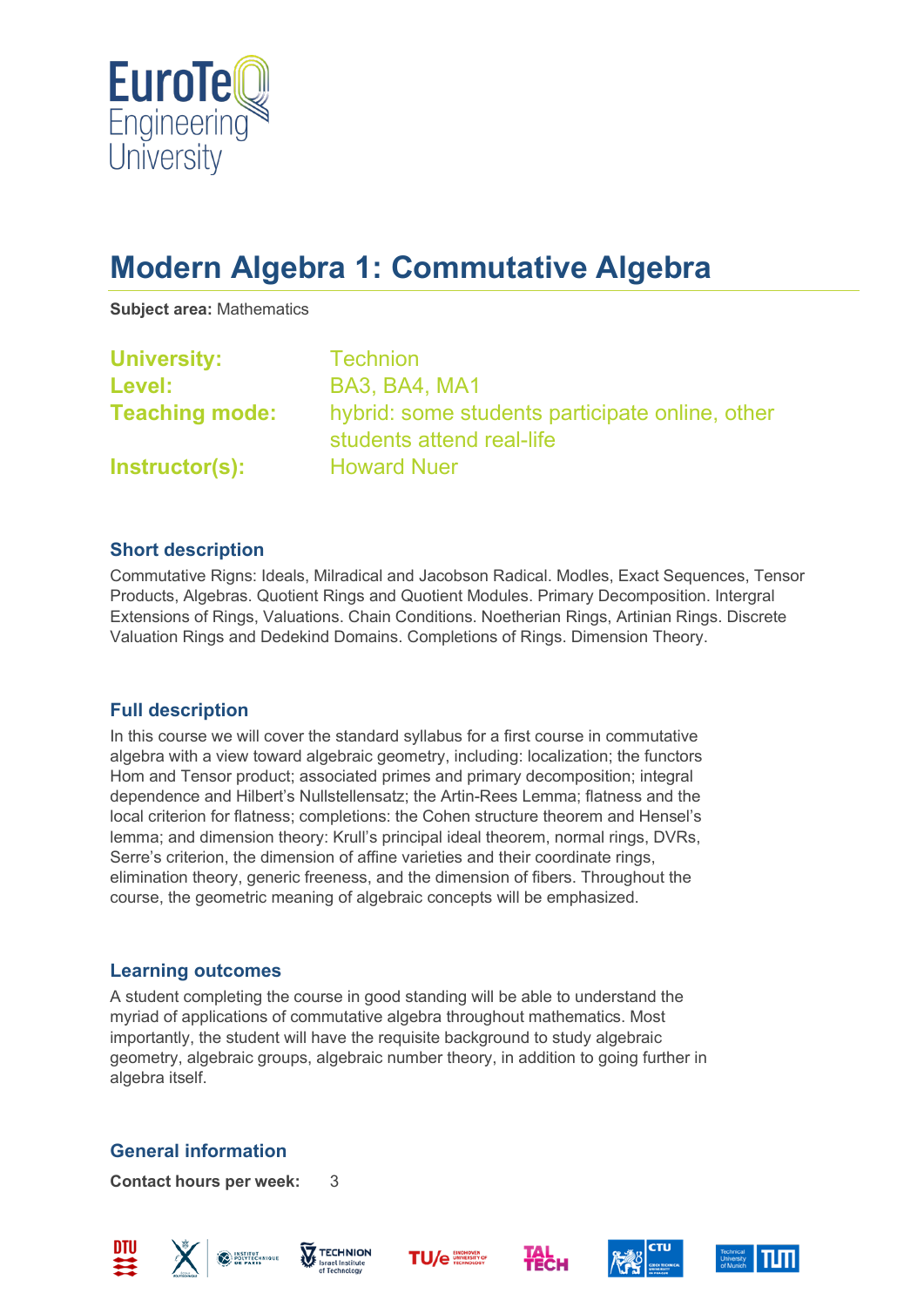

| <b>Total workload:</b>           | 90 Hours (in student hours for the whole course)                                                                                                                                                                                                  |
|----------------------------------|---------------------------------------------------------------------------------------------------------------------------------------------------------------------------------------------------------------------------------------------------|
| <b>ECTS credits:</b>             | 3                                                                                                                                                                                                                                                 |
| Language:                        | English                                                                                                                                                                                                                                           |
|                                  |                                                                                                                                                                                                                                                   |
| <b>Course start date:</b>        | 25 October 2022                                                                                                                                                                                                                                   |
| Course end date:                 | 26 January 2023                                                                                                                                                                                                                                   |
| Add. info about start date:      |                                                                                                                                                                                                                                                   |
| <b>Weekly teaching day/time:</b> |                                                                                                                                                                                                                                                   |
| Time zone:                       | CET +1 (Estonia, Israel)                                                                                                                                                                                                                          |
| <b>Further information:</b>      | Please note that Technion does not work with ECTS. The amount of ECTS<br>which you see in the description is meant to give an indication of the<br>intensity of the course. However, the transcript of records will not be listing<br><b>ECTS</b> |
| <b>Prerequisites:</b>            | Introduction to Rings and Field, Groups, Rings, and Modules, Field Theory                                                                                                                                                                         |
| <b>Activities and methods:</b>   | Lectures, Self-study, Exercises                                                                                                                                                                                                                   |
| Presence on campus:              |                                                                                                                                                                                                                                                   |

| <b>Final examination</b>     |                       |
|------------------------------|-----------------------|
| Form:                        | Take-home examination |
| Date:                        |                       |
| Location/format:             |                       |
| <b>Re-sit possibility:</b>   |                       |
| <b>Transcript available:</b> | on request            |
| Add. info/requirements:      |                       |

# **Registration**

To register for this course, follow the registration requirements of your **home university** as specified here: [www.euroteq.eu/courses-registration.](http://www.euroteq.eu/courses-registration)

**Administration Number of places: Minimum participants:**